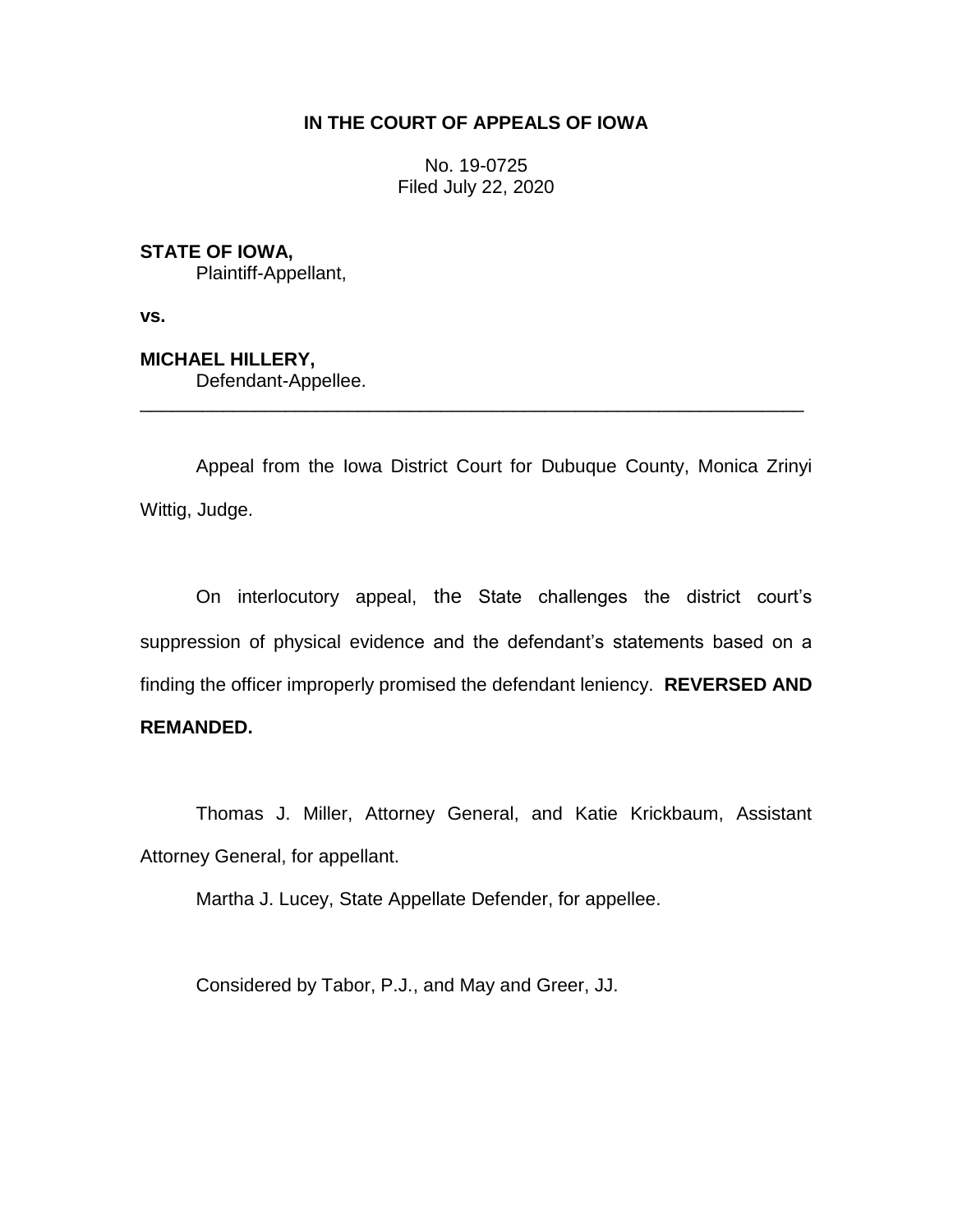### **GREER, Judge.**

Upon finding an officer improperly promised Michael Hillery leniency, the district court suppressed incriminating statements Hillery made and physical evidence obtained from him. On interlocutory appeal, the State challenges that ruling in several ways. First, the State contends the court should not have relied on the common law evidentiary test to suppress the evidence because Hillery did not raise that ground for suppression to the district court. Second, the State argues in the alternative that even if the district court properly considered the evidentiary exclusion rule, the court erred in determining the officer's statements to Hillery constituted a promise of leniency. Third, the State maintains that even if the officer improperly promised leniency, only Hillery's statements—not any physical evidence—should have been suppressed. Hillery urges us to affirm the district court ruling granting his motion to suppress, and he argues alternative theories for doing so.

#### **I. Background Facts and Proceedings.**

On November 14, 2018, Officer Chad Leitzen saw Hillery ride his bicycle up to the front door of a home that the officer knew was being investigated for illegal drugs sales and consumption. When Officer Leitzen drove by the home again a few minutes later, he saw both Hillery, who was getting back on his bicycle to leave, and the resident of the home who was suspected to be illegally selling drugs. Believing Hillery had just bought drugs from the resident, the officer followed Hillery as he rode his bicycle away.

As Hillery got off his bicycle to walk it up a hill, Officer Leitzen drove past and parked further up the hill. Then, as Hillery walked past, Officer Leitzen opened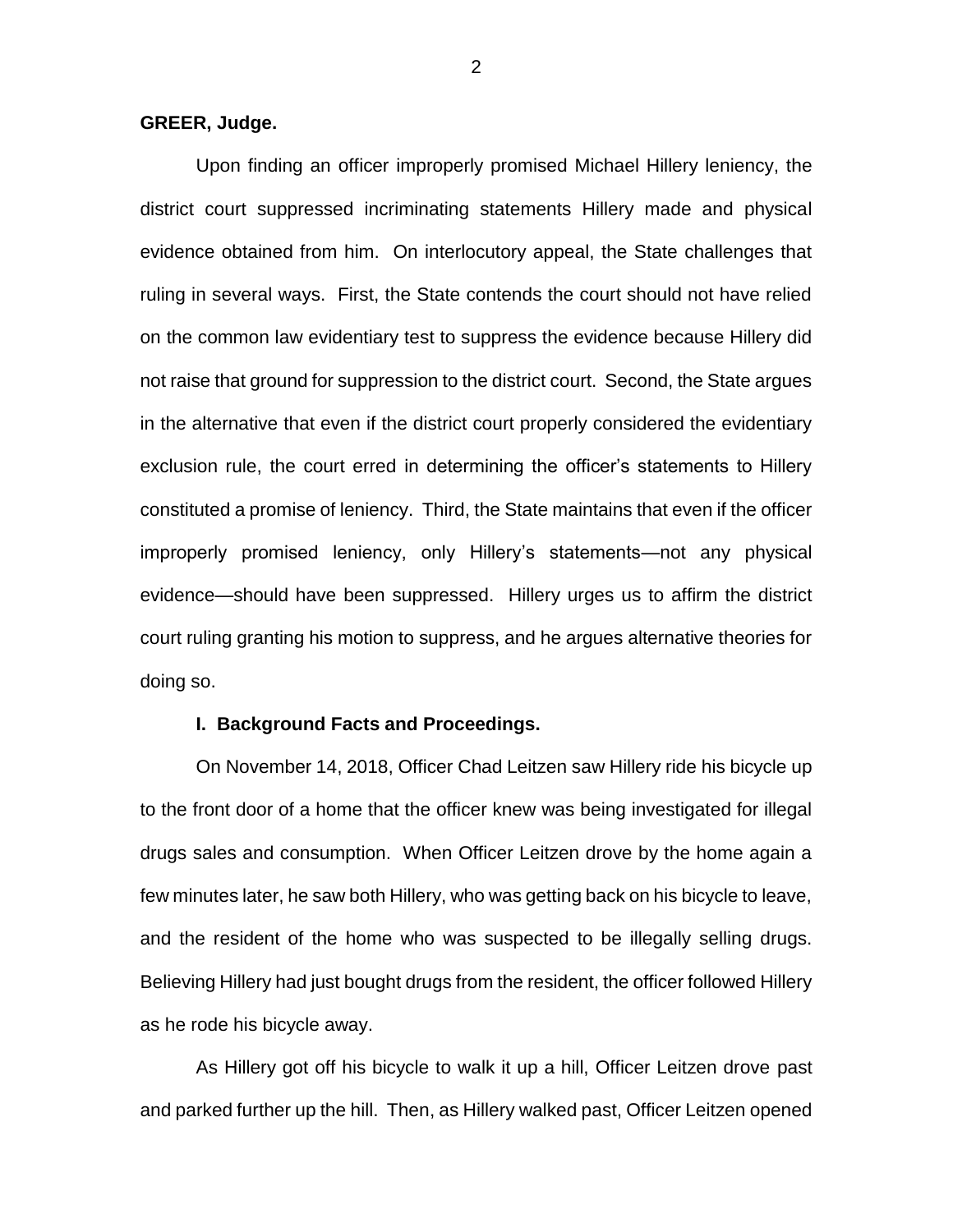his vehicle door, called Hillery by his first name, and asked if he could speak with him. According to Officer Leitzen's testimony at the suppression hearing, Hillery "completely ignored [him], like [he] wasn't there. And continued walking." Officer Leitzen then got out of the car and started walking behind Hillery. At this point, the officer smelled "fresh," unburnt marijuana coming from Hillery's person. The officer again called Hillery's name and told him he needed to stop. When Hillery continued to ignore him, Officer Leitzen—who was not in uniform—"pulled out [his] badge" and "walked up next to" Hillery, showing Hillery the badge and identifying himself as part of the police drug task force. Hillery continued to walk while telling Officer Leitzen he had done nothing wrong.

At that point, Officer Leitzen stepped in front of Hillery, stopping him from walking any further. Officer Leitzen told Hillery to give him what he had just bought, and Hillery responded that he bought nothing. Hillery told the officer he stopped at the home to drop off money owed to his coworker who lived there. Officer Leitzen told Hillery he was sure that he bought something and he needed to give it to him. He also told Hillery he was not looking to take him to jail that day. According to this testimony at the suppression hearing, Officer Letizen said, "I'm looking more for your cooperation to try and get your help to get into that place. . . . That's not to say that you're not going to go to jail someday for this, but I'm not looking to take you to jail today for it. I just want your cooperation."

Hillery then reached into his pocket and came out with a balled fist, reiterating to the officer that he had bought nothing and had not done anything wrong. Officer Leitzen put his open hand below Hillery's balled up fist and told Hillery to drop what he was holding. Hillery dropped a small plastic bag holding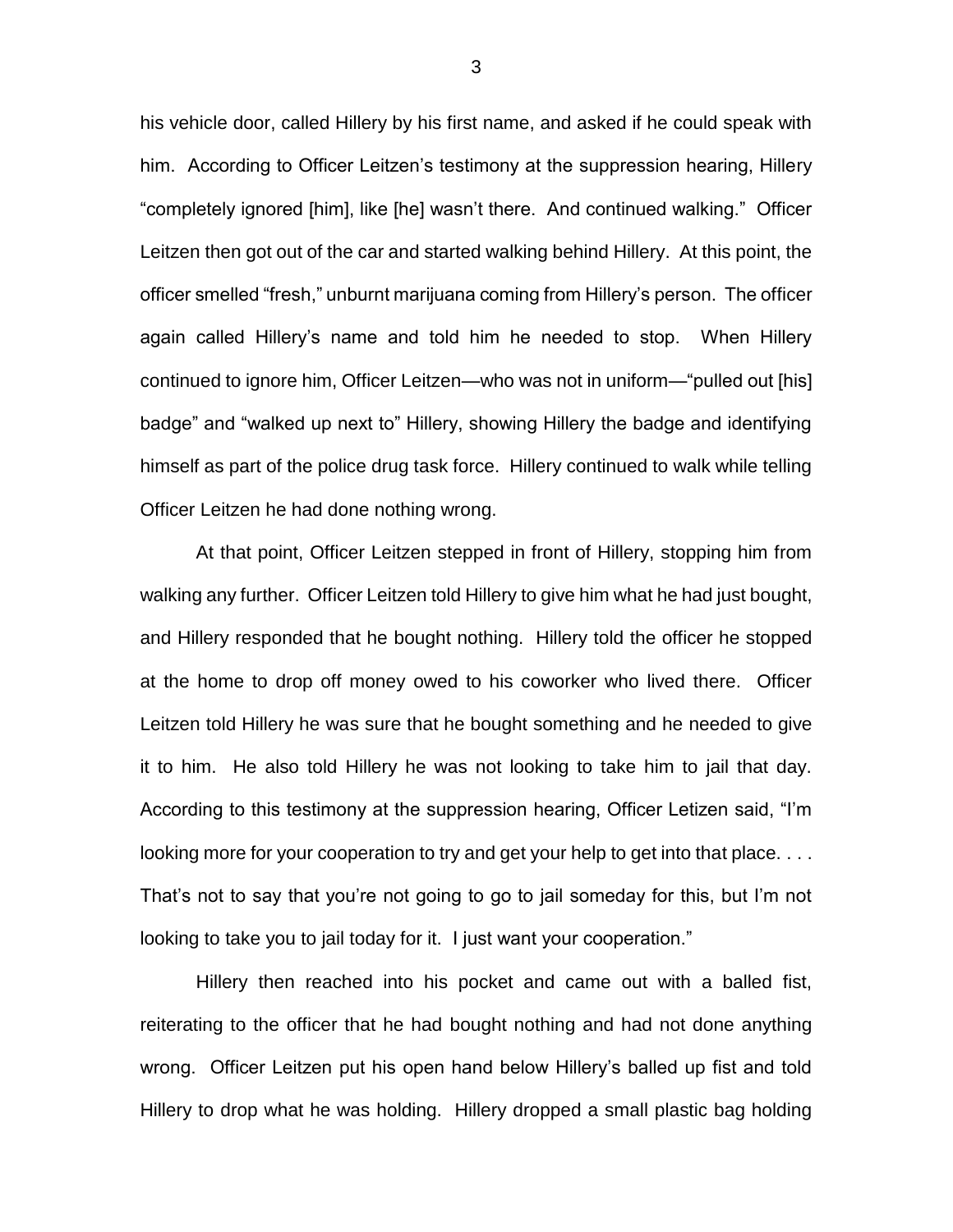crack cocaine, shoved his bicycle into the officer, and took off running. Officer Leitzen chased Hillery and grabbed onto him, at which point Hillery said, "I thought you said I'm not going to jail today." Officer Leitzen responded, "I told you that I need your cooperation, and you're not going to go to jail today if you start cooperating, but that better happen pretty quickly, because there's officers coming." Hillery conveyed he would cooperate, returned to the area where his bicycle was, and sat down on the curb. At some point later, Hillery also turned over a bag of marijuana to the officer.

In February 2019, Hillery was charged with one count of possession of a controlled substance (crack cocaine) and one count of possession of a controlled substance (marijuana). Hillery moved to suppress, alleging a violation of his constitutional rights when he was stopped and detained by the officer without a warrant and questioned without the benefit of counsel or having his rights read to him. Later, Hillery filed an addendum to his motion to suppress, asserting "[t]hat any evidence and statements that were obtained were done so after a promise of lenience, in violation of the Fifth Amendment to the United States Constitution, and article I, sections 1 and 8 of the Iowa Constitution." He asked that any physical evidence and statements be suppressed as a result.

Following a suppression hearing, at which only Officer Leitzen and another officer—who later talked to Hillery about signing a cooperation agreement testified, the district court granted Hillery's motion to suppress. During that hearing, Officer Leitzen acknowledged that "it wasn't until after you [Leitzen] had promised him [Hillery] he wouldn't be going to jail that he finally turned over the drugs." The court ruled: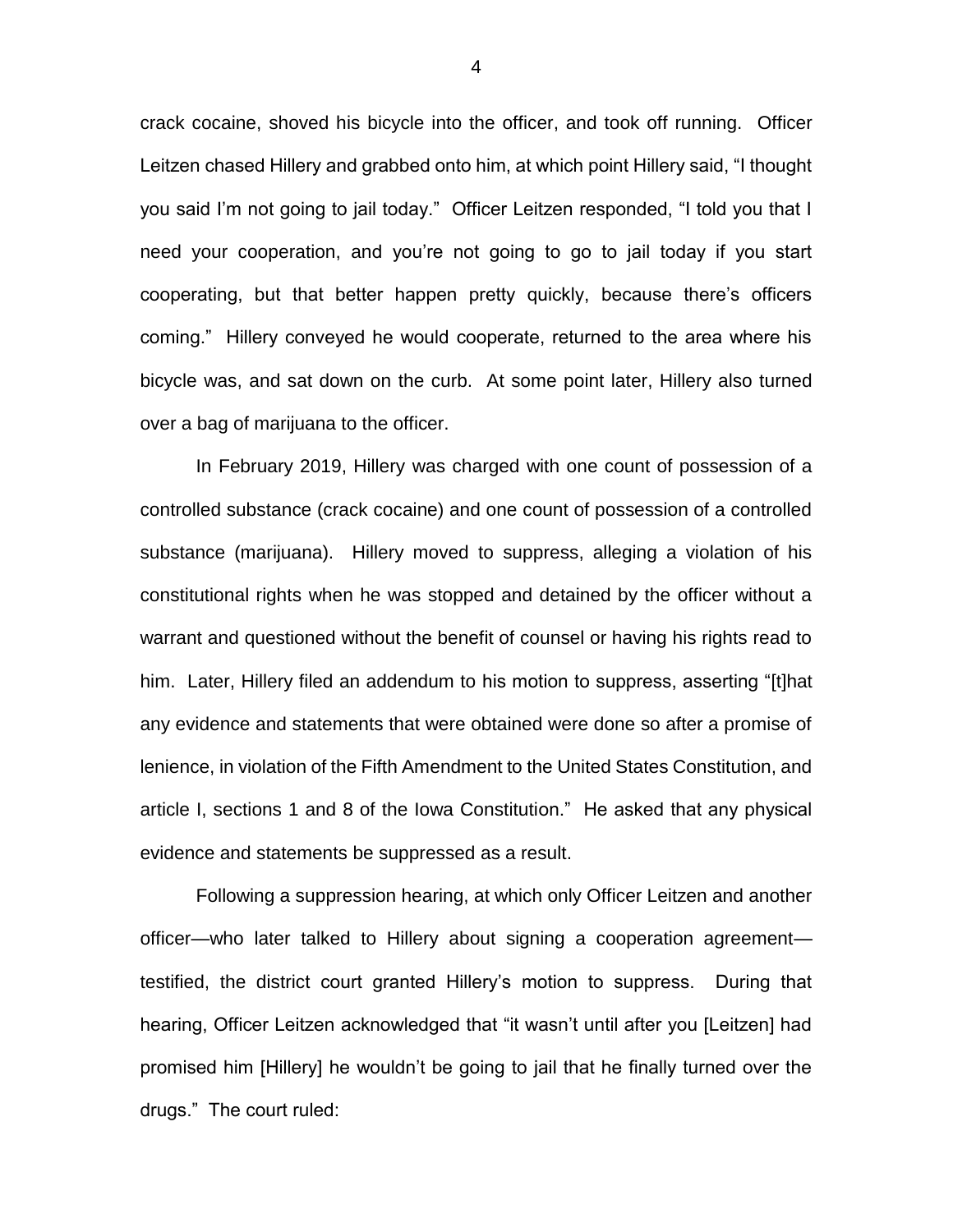The Iowa and United States Supreme Courts have held many times that an officer's promise of leniency is improper to obtain cooperation or confessions from Defendants. *See State v. Polk*, 812 N.W.2d 670 (Iowa 2012); *Brady v. U.S.*, 397 US 742, 90 S. Ct. 1463 (1970) ( . . . even a mild promise of leniency was deemed sufficient to bar the confession, not because the promise was an illegal act as such, but because defendants at such times are too sensitive to inducement and the possible impact on them too great to ignore and too difficult to assess.)

IT IS THEREFORE ORDERED that the Motion to Suppress is granted. The evidence obtained after the promise of leniency was made is fruit of the poisonous tree and therefore is not admissible against him.

The State appeals.

### **II. Standards of Review.**

"Our review of the district court's ruling on promises of leniency under the

common law evidentiary test is for corrections of errors at law." *State v. Howard*,

825 N.W.2d 32, 39 (Iowa 2012).

"We review determinations of whether to suppress both evidence obtained

and statements made in violation of constitutional guarantees de novo." *State v.* 

*Tyler*, 867 N.W.2d 136, 152 (Iowa 2015).

### **III. Discussion.**

# **A. Evidentiary Test.**

There are two ways to challenge a confession based on an improper promise of leniency. One way is the common law evidentiary test. *See Howard*, 825 N.W.2d at 39 ("We recently declined the State's invitation to abandon our common law evidentiary rule on promissory leniency in favor a totality-of-thecircumstances test."). "The test 'is whether the language used amounts to an inducement which is likely to cause the subject to make a false confession.'" *Id.*  at 40 (citation omitted). The common law evidentiary test is a per se exclusionary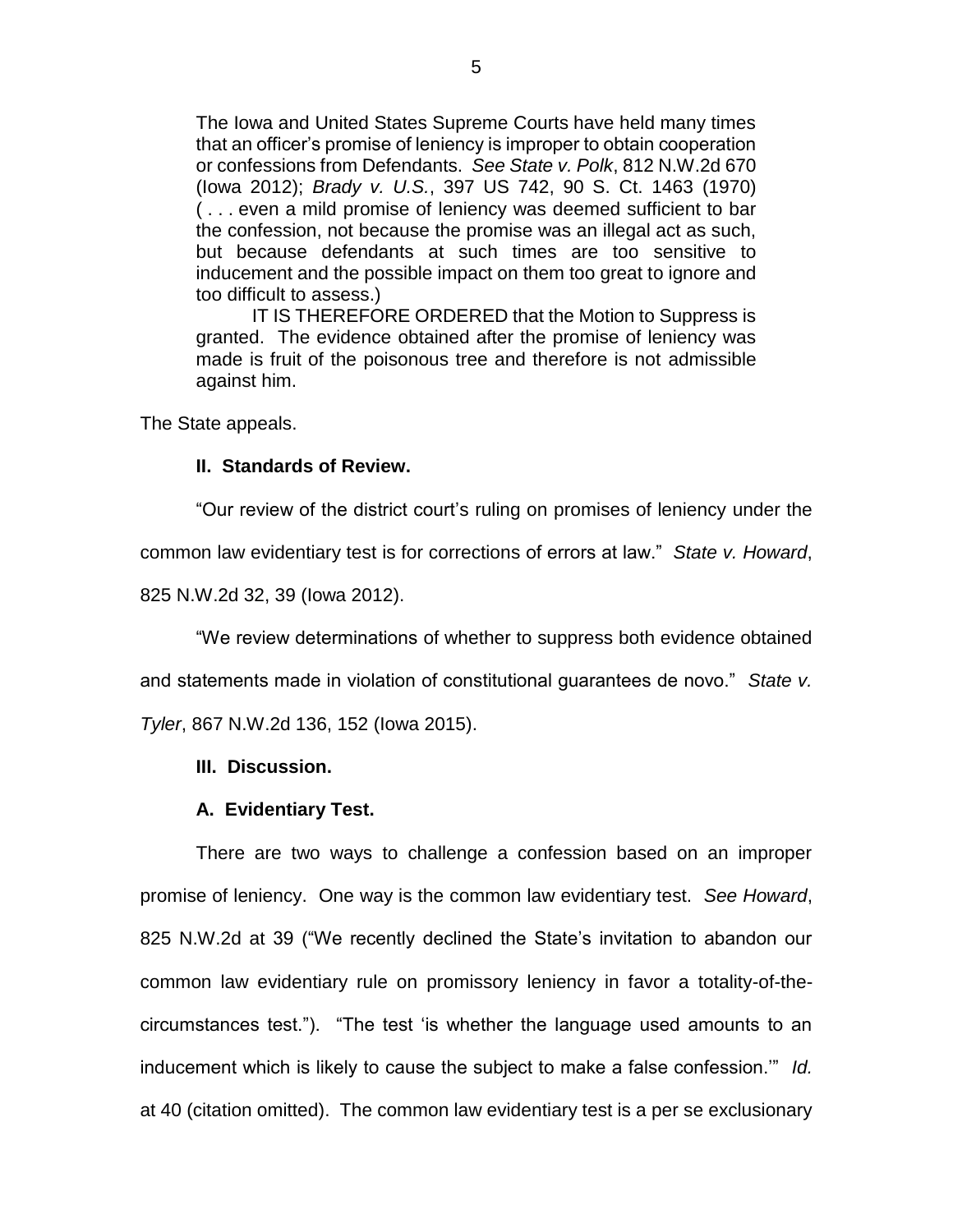rule. *See State v. Madsen*, 813 N.W.2d 714, 725 (Iowa 2012). In other words, if the court determines the officer's statements to Hillery constituted an impermissible promise of leniency, it must suppress. *See Howard*, 825 N.W.2d at 40 ("[A] 'confession can never be received in evidence where the prisoner has been influenced by any threat or promise.'" (citation omitted)). "The use of a per se exclusionary rule eliminates the need for the court to attempt to read the mind of defendant to determine if his confession, in fact, was induced by or made in reliance upon the promise of leniency." *Madsen*, 813 N.W.2d at 726.

Additionally, a defendant can challenge the voluntariness of their confession following an alleged promise of leniency under the Fifth and Fourteenth Amendments to the United States Constitution. *See Dickerson v. United States*, 530 U.S. 428, 433 (2000) ("Over time, our cases recognized two constitutional bases for the requirement that a confession be voluntary to be admitted into evidence: the Fifth Amendment right against self-incrimination and the Due Process Clause of the Fourteenth Amendment."). When a defendant challenges the voluntariness of their statements under the constitutional analysis, we "look at 'both the characteristics of the accused and the details of the interrogation.'" *State v. McCoy*, 692 N.W.2d 6, 27 (Iowa 2005) (citation omitted).

In order to establish the voluntariness of a defendant's inculpatory statements, the State must demonstrate from the totality of circumstances that the statements were the product of an essentially free and unconstrained choice, made by the defendant at a time when his will was not overborne nor his capacity for selfdetermination critically impaired.

*State v. Hodges*, 326 N.W.2d 345, 347 (Iowa 1982) (citation omitted). "No one factor is determinative of the voluntariness of a confession which necessarily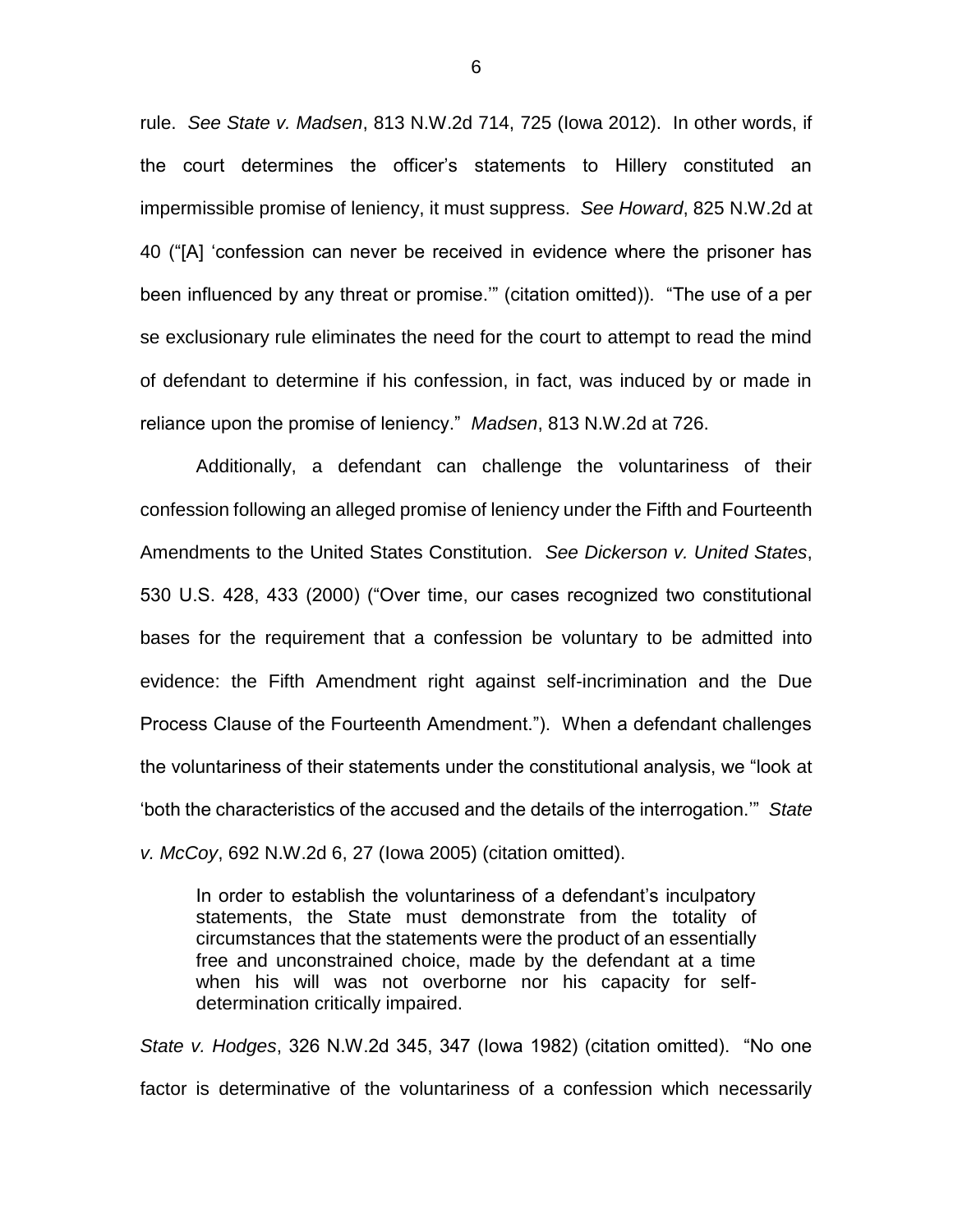depends upon the totality of the circumstances of the individual case." *Id.* at 348 (citation omitted). We "determine[] the facts surrounding the inculpatory statement, assess[] their psychological impact on the defendant, and evaluate[] the legal significance of the defendant's reactions." *Id.* (citation omitted). "Many factors bear on the issue of voluntariness," including "the defendant's knowledge and waiver of [their] Miranda rights";<sup>1</sup> "age, experience, prior record, level of education and intelligence"; "the length of time defendant is detained and interrogated"; "whether physical punishment was used, including the deprivation of food or sleep"; "defendant's ability to understand the questions"; "the defendant's physical and emotional condition and [their] reaction to the interrogation"; "whether any deceit or improper promises were used in gaining the admissions"; and "any mental weakness the defendant may possess." *Id.* (citation omitted).

**1. Consideration of Common Law Evidentiary Test.** Here, the State contends the district court should not have relied on the common law evidentiary test to suppress evidence because Hillery did not raise that ground for suppression. We disagree. Hillery's addendum to his initial motion to suppress alleged he was improperly promised lenience. While he did not mention the evidentiary test in his motion, at the suppression hearing Hillery provided the district court with a number of case law citations to support his claim, several of which dealt with the court's common law approach to promises of leniency. Moreover, in *Howard*, which Hillery cited to the district court, our supreme court

 $\overline{a}$ 

<sup>1</sup> *See Miranda v. Arizona*, 384 U.S. 436, 471, 478–79 (1966) (establishing police requirement to advise suspects of their Fifth Amendment rights before a custodial interrogation).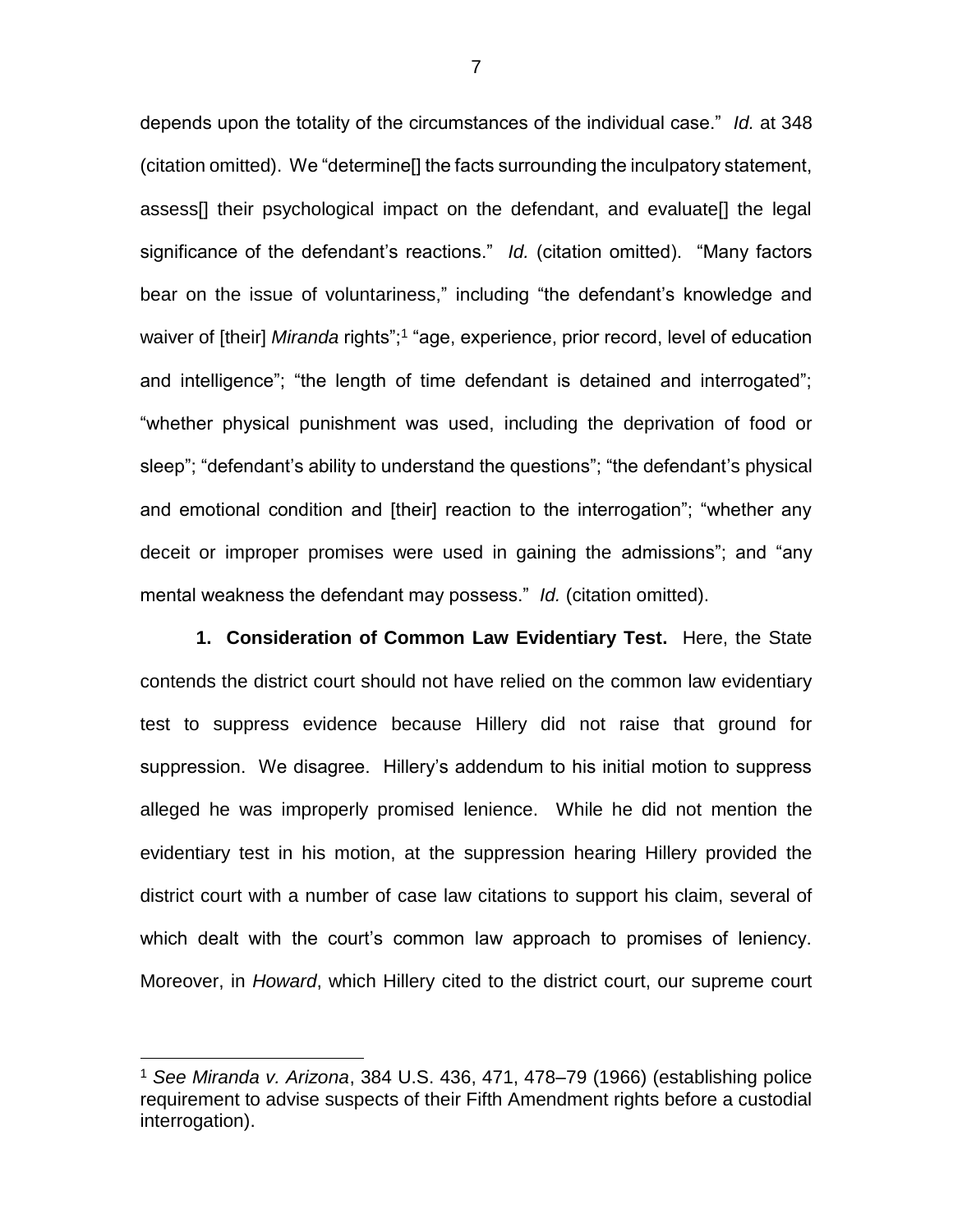"directed district courts to 'first employ the evidentiary test to determine the admissibility of confessions challenged on grounds of a promise of leniency.'" 825 N.W.2d at 39 (quoting *Madsen*, 813 N.W.2d at 726 n.1). The court should consider the constitutional challenge only if the evidentiary test does not require exclusion. *Madsen*, 813 N.W.2d at 726 n.1.

Because Hillery raised the common law evidentiary test as a basis for suppression, it was proper for the district court to consider.

**2. Were the Statements a Promise of Leniency?** Next, the State maintains that even if the district court should have considered the common law test, Officer Leitzen's statements to Hillery did not constitute a promise of leniency so the district court should not have granted the motion to suppress. Here, Officer Leitzen testified that upon Hillery's repeated denial of doing anything wrong or buying any illegal substances, Officer Leitzen told him, "I'm looking more for your cooperation to try and get your help to get into that place. . . . That's not to say that you're not going to go to jail someday for this, but I'm not looking to take you to jail today for it. I just want your cooperation." We must determine whether this statement was an improper promise of leniency.

"An officer can tell a defendant that it is better to tell the truth without crossing the line between admissible and inadmissible statements from the defendant." *Polk*, 812 N.W.2d at 674 (citation omitted). But the officer cannot communicate to a defendant "that an advantage is to be gained by making a confession." *Id.* at 674–75. It is significant that an officer actually has the authority to do what he tells the defendant, as opposed to promising a result or advantage over which the officer truly has no control. *See id.* at 675. Here Officer Leitzen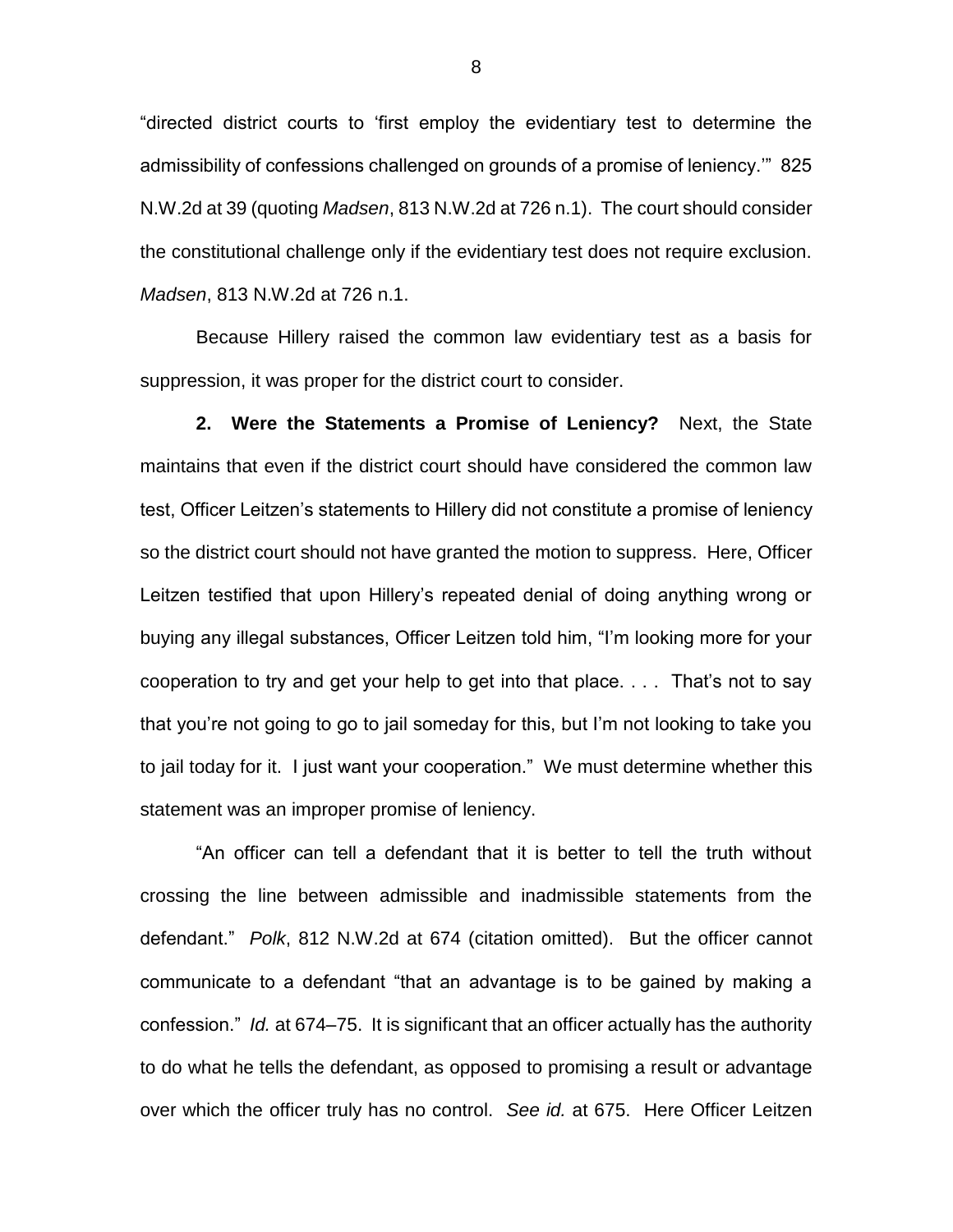could choose not to arrest Hillery, thus it was action he could control. Where if the officer had promised a lesser charge, for example, only the prosecutor would have the authority to make the promise good.

We do not think Officer Leitzen made an improper promise of leniency. Officer Leitzen's statement that he would not take Hillery to jail that day and wanted Hillery's cooperation to build a case against someone else was not language that was likely to induce Hillery to make a false confession. The officer did not suggest a prosecutor would decline to charge Hillery or would charge him only for a lesser crime and he did not suggest Hillery would get a favorable sentence by confessing. *See, e.g.*, *Howard*, 825 N.W.2d at 41 (finding improper promise of leniency where officer never overtly made such statements but the officer's "line of question was misleading by omission" because it "strategically planted in [the defendant's] mind the idea that he would receive treatment, and nothing more, if he confessed"); *Polk*, 812 N.W.2d at 676 (finding an improper promise of leniency where officer suggested to the defendant that the county attorney was more likely to work with him if he cooperated and "implicitly threatened . . . that silence will keep him from his children for 'a long time'"); *State v. Kase*, 344 N.W.2d 223, 226 (Iowa 1984) (finding an improper promise of leniency when officers told the defendant no criminal charges would be filed "if she told him what she knew about [the decedent's] death and signed a consent to search her apartment," otherwise she would be charged with murder); *Hodges*, 326 N.W.2d at 346, 349 (concluding officers made improper promise of leniency by suggesting the "defendant would receive better treatment and less severe punishment" if he confessed, where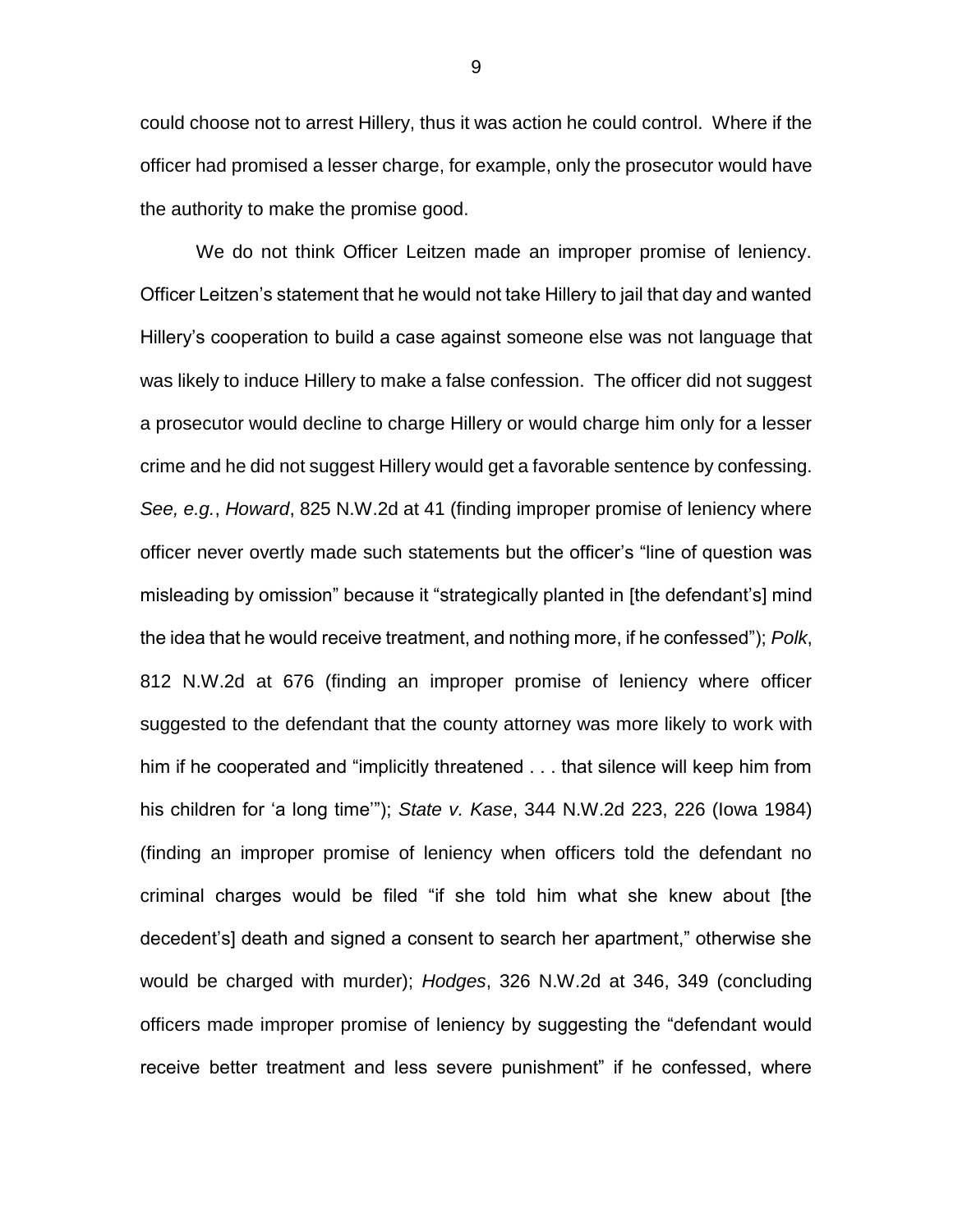officers told defendant "there was a much better chance of him receiving a lesser offense than first degree murder" if he talked to them).

While Officer Leitzen's statements share some similarities with the officer's statements in *In re J.D.F.*, in which our supreme court found an improper promise of leniency, there are also important distinctions. 553 N.W.2d 585, 589–90 (Iowa 1996). In *J.D.F.*, an officer heard a call over the police radio of a juvenile carrying a weapon. *Id.* at 587. He saw a juvenile matching the description and approached him; after making contact with the juvenile, the juvenile fled. *Id.* When the officer was able to apprehend the juvenile a short time later, he did not have a weapon. *Id.* The juvenile denied ever having a weapon to the officer until the officer "eventually told him that if he showed them its location, [the officer] would not take him into custody at juvenile hall nor would he file charges against him." *Id.* At that point, the juvenile disclosed the location of the weapon. *Id.* Our supreme court concluded, "Although the police apparently acted in good faith and did, in fact, return [the juvenile] home, their promised lenience prejudiced" him. *Id.* at 589. The court reached this conclusion even though "it was the county attorney who later filed charges." *Id.* Here, Officer Leitzen did not go as far as the officer in *J.D.F.* Officer Leitzen did not say charges would not be filed against Hillery; he only told him he would not take him to jail that day.

Because Officer Leitzen's statements accurately conveyed what he intended to do and did not suggest he had more power in the process than he actually did, we think his statements to Hillery are more akin to those of the officers in *State v. Whitsel*, 339 N.W.2d 149 (Iowa 1983). In *Whitsel*, "detectives told [the defendant] that they would recommend to the county attorney that [the defendant]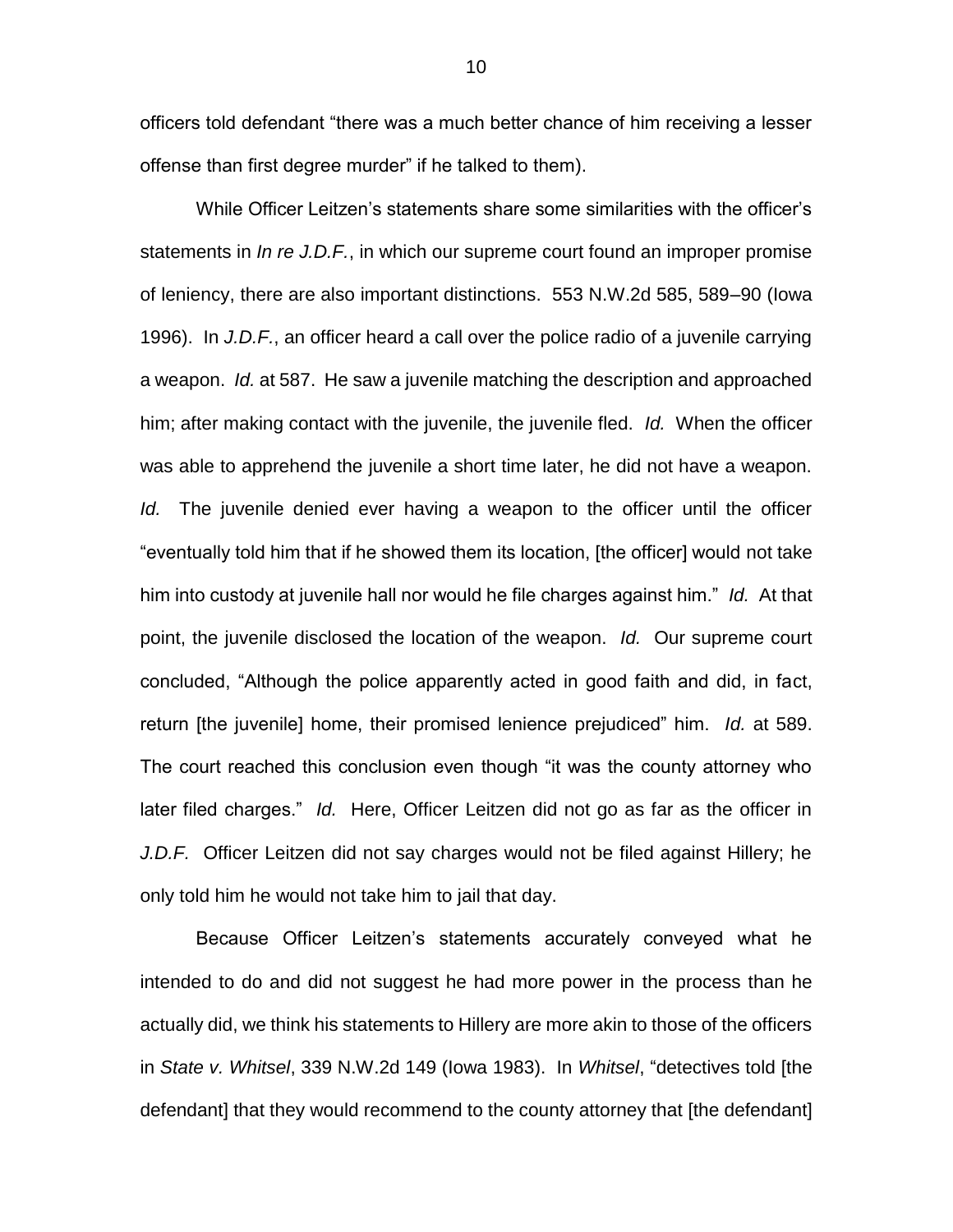receive psychiatric help and tell the county attorney of his cooperation." *Id.* at 153. "They emphasized, however, that they could not make any promises or give any guarantees and would only relate to the county attorney what had been said." *Id.* It was then the defendant made his confession. *Id.* Our supreme court found that an offer to inform the county attorney of the defendant's cooperation, without further assurance, is not an improper promise of leniency. *Id.* at 153–54.

Officer Leitzen did not make an improper promise of leniency to Hillery, so the district court should not have suppressed under the common law evidentiary test. But that does not end our analysis. *See Madsen*, 813 N.W.2d at 726 n.1 ("If the . . . court finds the evidentiary test does not require exclusion, it should still employ the totality-of-the-circumstances test to ensure the State has met its burden of establishing that defendant's confession was voluntary.").

# **B. Constitutional Grounds.**

 $\overline{a}$ 

1. *Voluntariness of Statement.* Hillery asks us to consider other grounds for suppressing his incriminating statements and the physical evidence obtained. As he did in his motion to suppress, Hillery argues his statements were involuntarily made under the Fifth Amendment.<sup>2</sup> *See State v. Cromer*, 765 N.W.2d

 $2$  On appeal, Hillery also argues his rights were violated under article I, section 9 of the Iowa Constitution, and he asks us to "afford citizens greater protection of their individual rights" under the Iowa Constitution than the Federal Constitution currently does. *See State v. Iowa Dist. Ct.*, 801 N.W.2d 513, 518 n.2 (Iowa 2011) (noting that "[a]lthough the Iowa Constitution does not contain an equivalent provision against self-incrimination" like the Fifth Amendment to the United States Constitution, our supreme court has "held such a right to be implicit in the 'due process of law' guaranteed by Article I, section 9"). Specifically, Hillery contends that in determining whether a defendant's statement was made voluntarily under the Iowa Constitution, we should take into consideration whether the defendant was "apprised of his right to leave or end police questioning at any time." But Hillery neither cited article I, section 9 of the Iowa Constitution in his motion to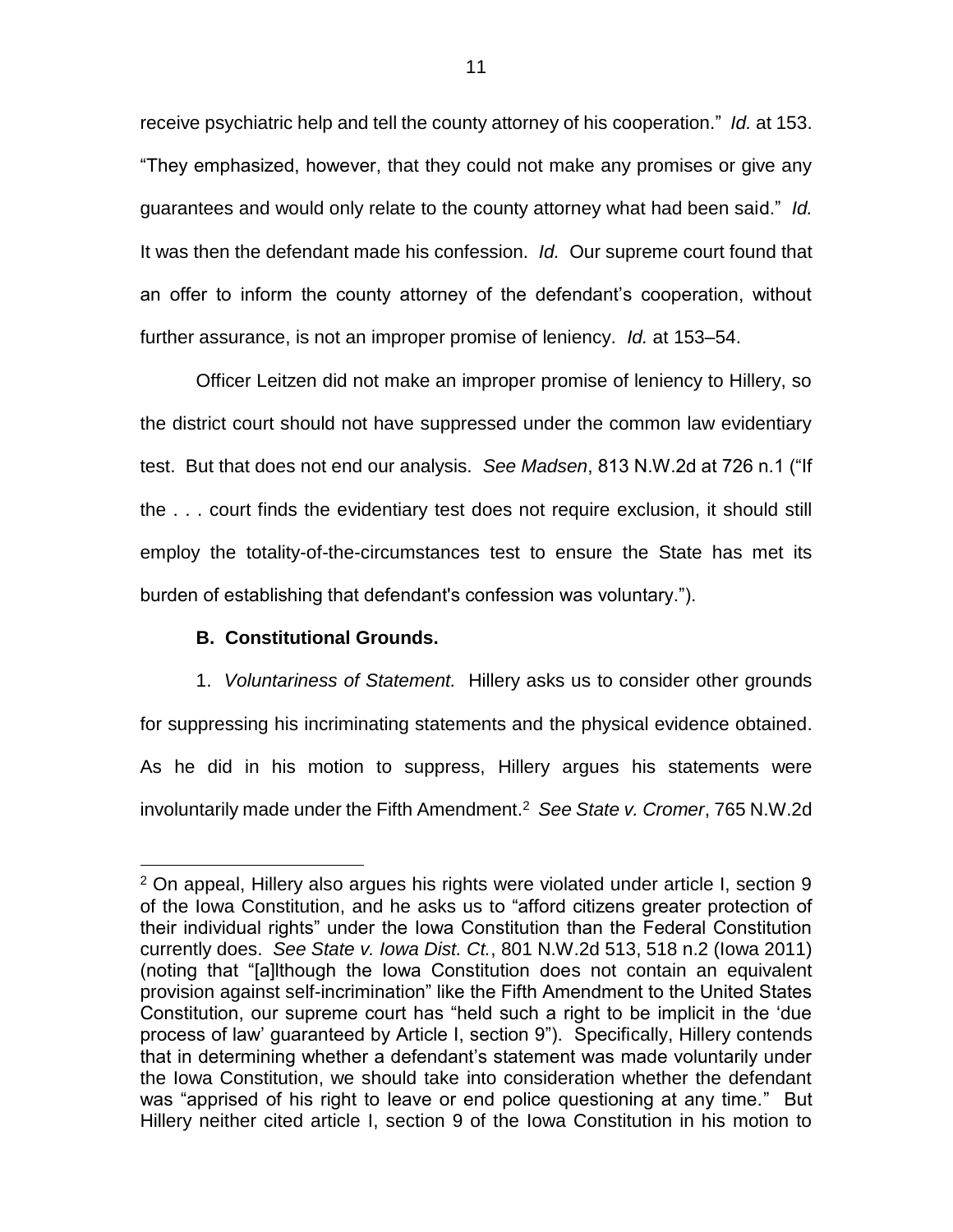1, 7 n.4 (Iowa 2009) ("A successful party in district court is not required to request the district court to rule on alternative grounds raised, but not relied upon by the district court in making its ruling, to assert those grounds in support of affirming the ruling of the district court when appealed by the opposing party.").

"We utilize a dual test in determining the admissibility of a defendant's inculpatory statements over a [F]ifth [A]mendment challenge." *State v. Countryman*, 572 N.W.2d 553, 557 (Iowa 1997). "We first determine whether *Miranda* warnings were required and, if so, whether they were properly given." *Id.*  "Second, we ascertain whether the statement is voluntary and satisfies due process." *Id.* 

As to the first step, "*Miranda* warnings are not required unless there is both custody and interrogation." *Id.* "The custody determination depends on the objective circumstances of the interrogation, not on subjective views harbored either by the officer or the person being questioned." The ultimate question "is simply whether there was 'a formal arrest or restraint on freedom of movement' of the degree associated with a formal arrest." *Id.* (citation omitted). "In deciding whether a suspect is in custody at a given time, 'we examine the extent of the restraints placed on the suspect during the interrogation in light of whether 'a reasonable [person] in the suspect's position would have understood his situation' to be one of custody.'" *State v. Tyler*, 867 N.W.2d 136, 172 (Iowa 2015) (citation omitted). In making that determination, we consider four factors: "(1) the language

 $\overline{a}$ 

suppress nor made this argument to the district court. Therefore, we only consider his claim regarding the voluntariness of his statement under the framework of the Federal Constitution.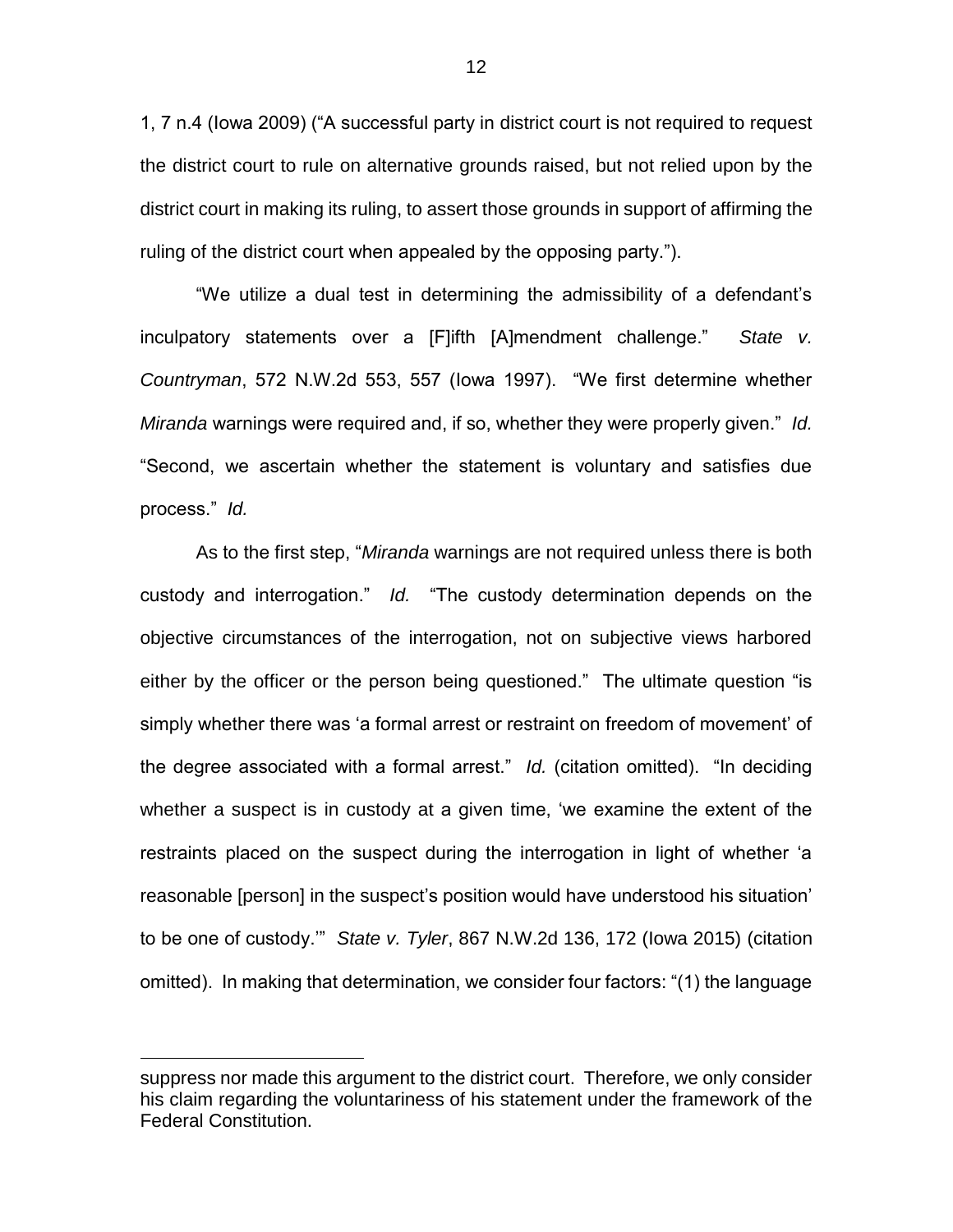used to summon the individual; (2) the purpose, place, and manner of interrogation; (3) the extent to which the defendant is confronted with evidence of her guilt; and (4) whether the defendant is free to leave the place of questioning." *Countryman*, 572 N.W.2d at 558.

It is undisputed that Officer Leitzen did not give Hillery *Miranda* warnings, so if we find Hillery was subjected to custodial interrogation, any admissions he made must be suppressed. *See State v. Miranda*, 672 N.W.2d 753, 759 (Iowa 2003) ("If this prophylactic measure [of giving *Miranda* warnings] is not carried out, evidence obtained as a result of a custodial interrogation is inadmissible.").

Here, Officer Leitzen initiated the interaction by calling to Hillery from his parked car and asking Hillery if he could speak with him. As Hillery continued walking up the hill, Officer Leitzen exited his car, eventually walking up to Hillery with his badge out, and told Hillery he needed to stop. By this point, Officer Leitzen smelled unburnt marijuana coming from Hillery's person. When Hillery continued to walk, Officer Leitzen stepped in front of Hillery, preventing him from walking further. We understand this action to be a *Terry* stop. *See Terry v. Ohio*, 392 U.S. 1, 22 (1968); *State v. Tyler*, 830 N.W.2d 288, 293 (Iowa 2013) ("Our decisions have universally held that the purpose of a *Terry* stop is to investigate crime."); *see also State v. Tague*, 676 N.W.2d 197, 204 (Iowa 2004) (holding that, to justify a *Terry* stop, "the police need only have reasonable suspicion, not probable cause, to believe criminal activity has occurred or is occurring"). "[T]he temporary and relatively nonthreatening detention involved in a traffic stop or *Terry* stop does not constitute *Miranda* custody." *Maryland v. Shatzer*, 559 U.S. 98, 113 (2010) (citations omitted).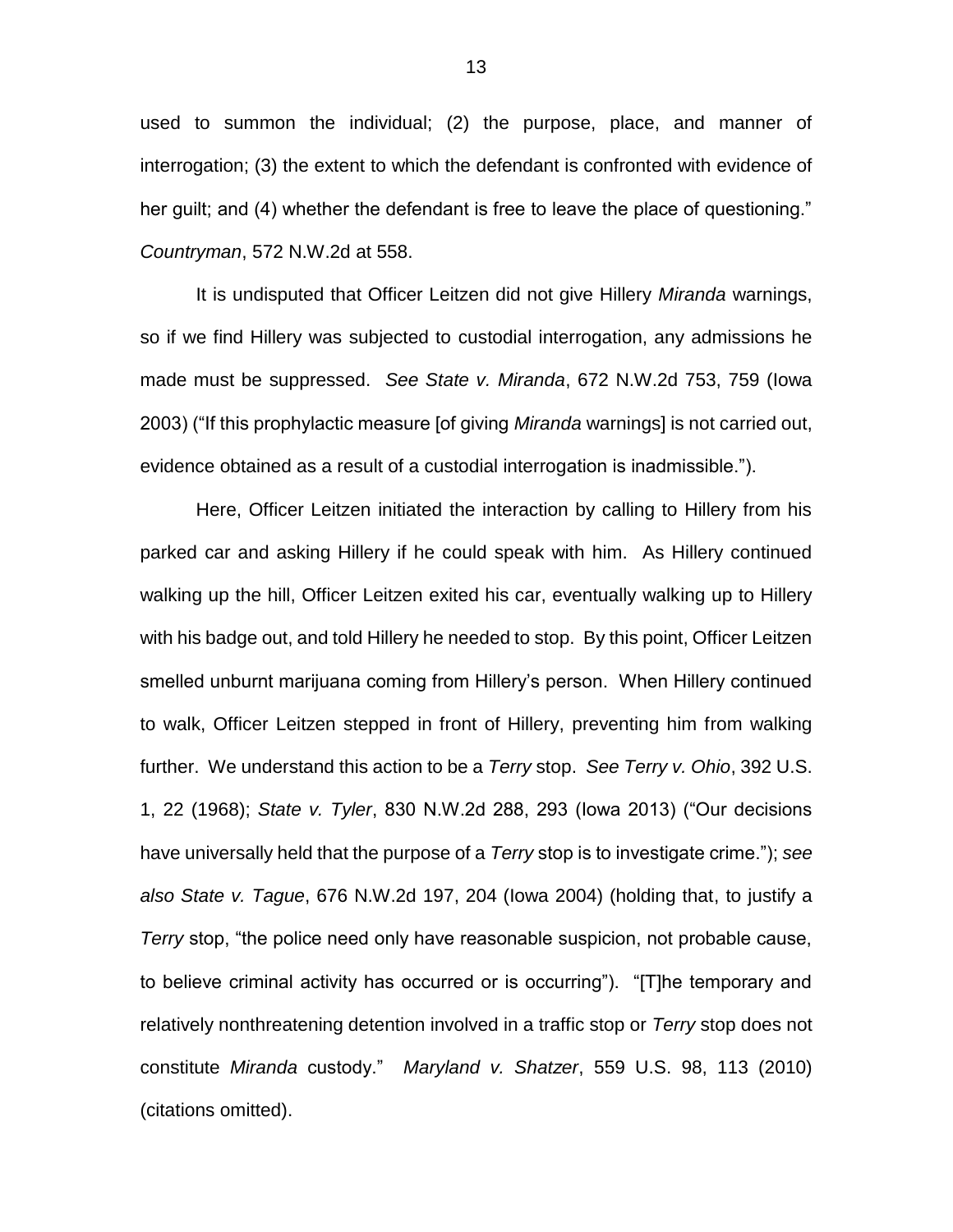So the question is whether something occurred during the *Terry* stop to convert the encounter to one involving custody requiring *Miranda*. *See State v. Schlitter*, 881 N.W.2d 380, 407 (Iowa 2016) (Appel, J., concurring in part and dissenting in part) (recognizing "the evolution of interrogation from ordinary factfinding into a highly confrontational and accusatorial proceeding converts a voluntary encounter into a custodial interrogation"). We conclude it did not. Although at one point after handing the officer crack cocaine, Officer Leitzen chased and grabbed Hillery after Hillery pushed his bicycle into him and took off running, none of the other factors support a finding of custody. Officer Leitzen and Hillery were standing on a public sidewalk during the afternoon. *See State v. Scott*, 518 N.W.2d 347, 350 (Iowa 1994) (concluding the defendant was not in custody for *Miranda* purposes when "the investigatory stop was temporary and brief," [t]he officers followed routine procedures during the pat-down search," and "[t]he stop and search was conducted in public"). As we said, Officer Leitzen initiated the interaction by asking Hillery if he could speak with him. While he eventually indicated to Hillery that he was sure Hillery bought something, Officer Leitzen did not offer any further evidence of Hillery's guilt. And while the officer did not tell Hillery he could leave or end the interaction, Officer Leitzen told Hillery more than once that he was not going to take him to jail that day, implying that Hillery was not under arrest. After Hillery ran from him, Officer Leitzen chased Hillery and grabbed him. At that point, the officer again assured Hillery he was not going to take him to jail, and Hillery agreed to cooperate and then returned to the area on the sidewalk they had been standing. We acknowledge Officer Leitzen prevented Hillery from fleeing, but Hillery was not handcuffed or placed in the officer's car.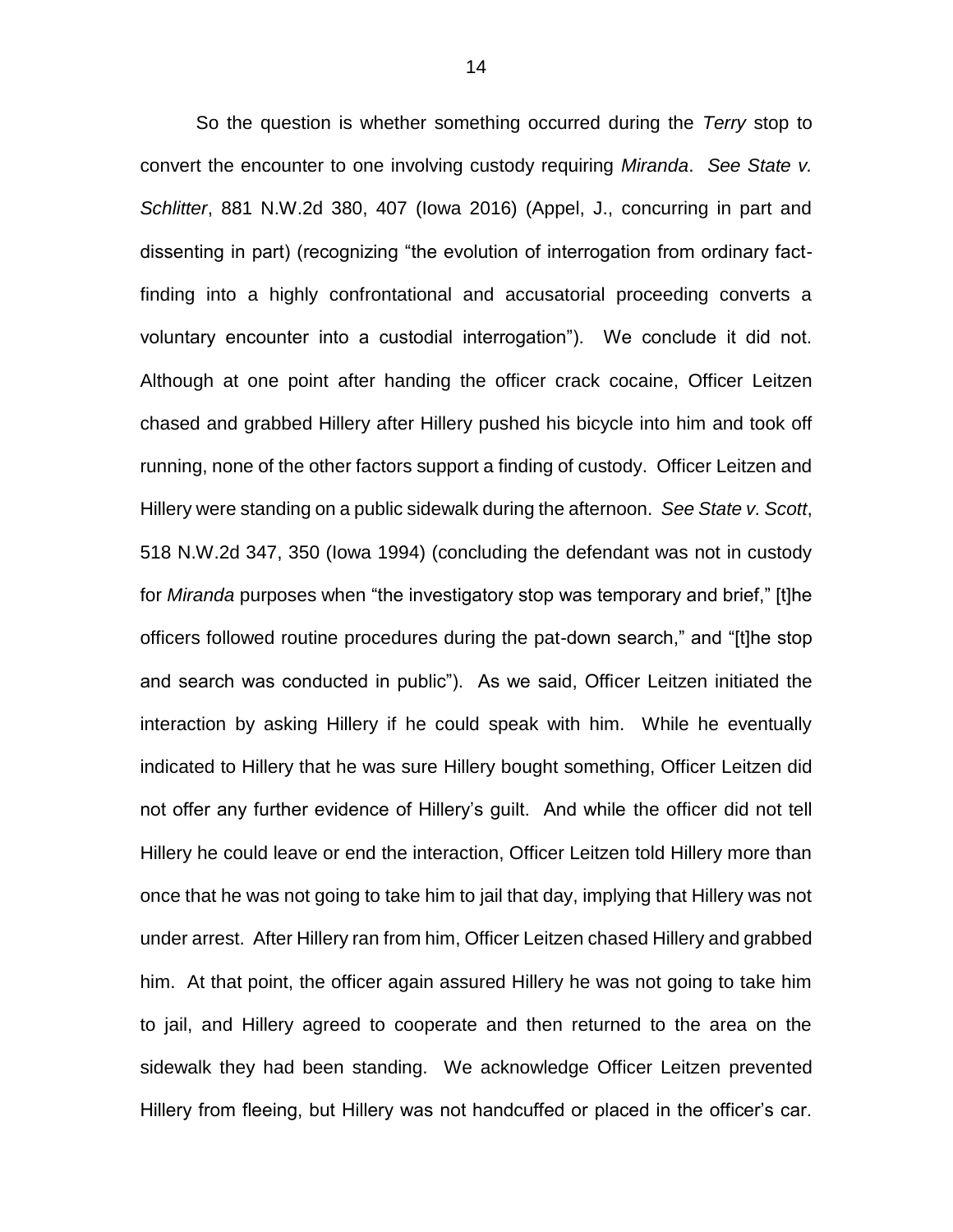*Compare J.D.F.*, 553 N.W.2d at 587 (concluding the juvenile was clearly in custody when, after the juvenile fled, he was apprehended, handcuffed, and placed in the back of the squad car). The fact that Hillery was not allowed to control when the *Terry* stop ended does not mean Hillery, who was otherwise free to move about, was in police custody.

Because Hillery was not in custody, there is no basis to suppress his statements on the basis of not receiving *Miranda* warnings.

Next, we must consider the separate claim whether his statements were involuntarily given. "We employ the totality-of-the-circumstances test in determining voluntariness: it must appear the statements were the product of 'an essentially free and unconstrained choice, made by the defendant whose will was not overborne or whose capacity for self-determination was not critically impaired." *Countryman*, 572 N.W.2d at 558. After a seemingly short interaction with Officer Leitzen, while he was otherwise unrestrained and in a public setting during the day, Hillery made incriminating statements. We recognize Officer Leitzen first told Hillery he would not take him to jail that day, but Hillery was not coerced or under duress at the time he made the statements. *See Hodges*, 326 N.W.2d at 348 (outlining the "[m]any factors [that] bear on the issue of voluntariness"). Hillery did not make any requests of Officer Leitzen, and he seemed to understand what was occurring during the interaction. Hillery's incriminating statements were voluntarily made, so we will not suppress them under the Fifth Amendment.

2. *Consent to Search.* Hillery argues his consent to search was not voluntarily given. *See, e.g.*, *State v. Pals*, 805 N.W.2d 767, 777 (Iowa 2011) ("[T]he standard for determining the validity of a consent to search is whether the consent